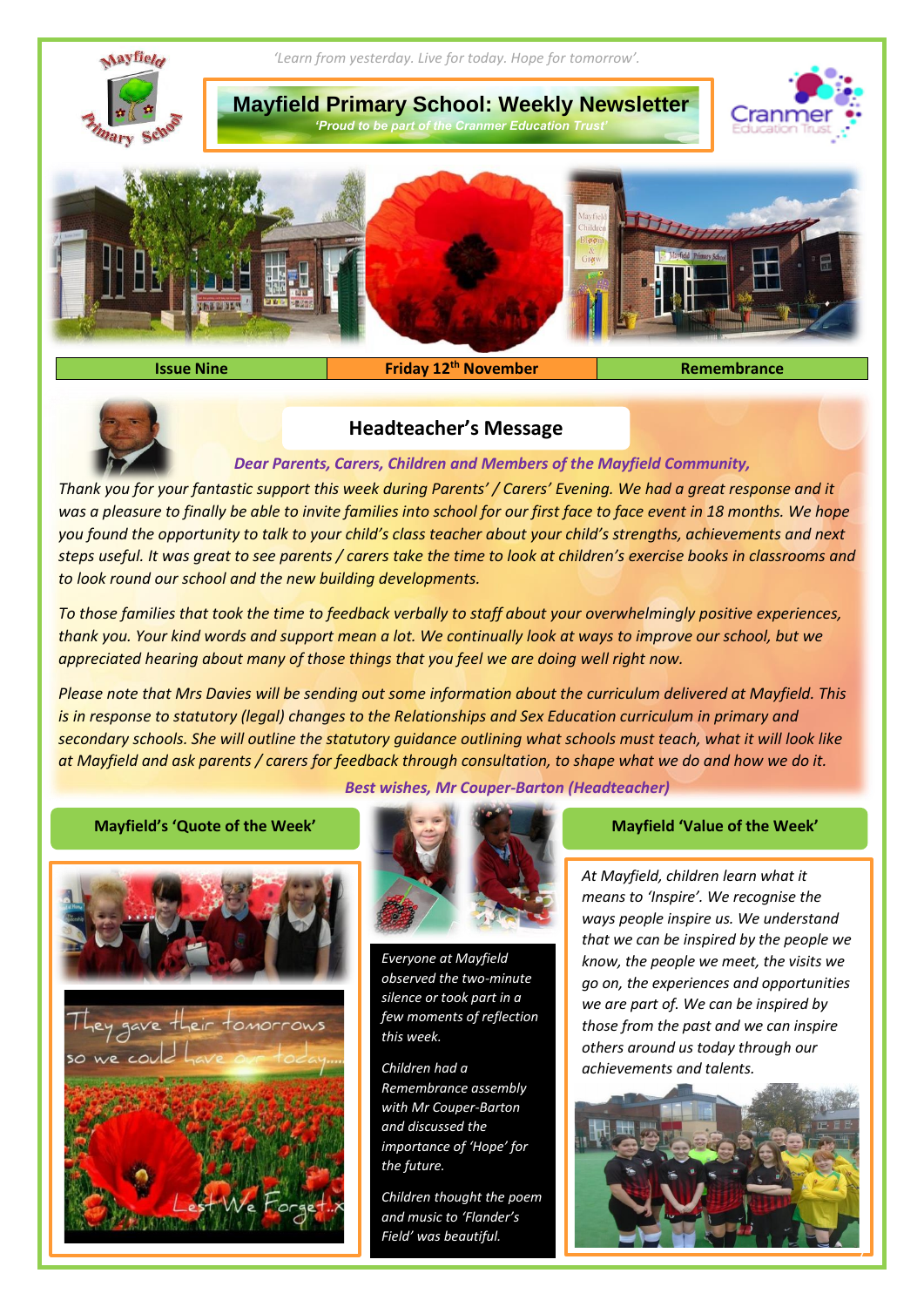## **Children in Need**

*Mayfield will once again be raising funds for Children in Need. Children will join in lots of different activities in classes on Friday 19th November.* 

*Children may choose to wear an item of yellow clothing, Children in Need clothing, T-shirts with home-made designs, etc, on this special date.*

*Families may like to make a small donation. Donations can be handed in to your child's class teacher.*



| <b>House Team Winners of the Week</b> |                       |  |
|---------------------------------------|-----------------------|--|
| $1st$ place                           | <b>Waverley Blues</b> |  |
| $2nd$ place                           | <b>Vulcan Yellows</b> |  |
| 3rd place                             | <b>Kingston Reds</b>  |  |
| 4 <sup>th</sup> place                 | <b>Granite Greens</b> |  |

# **Mayfield 'Superstars of the Week'**

A *been chosen for amazing learning, their excellent Congratulations to the following children, who have behaviour, super attitude or a special achievement.*

*Nursery HB: Alicia Mayemba and Fletcher Williams*

*Reception GE: Alexandra-Rose Do-Nascimento and Joseph Park*

*Reception LA: Atlanta Bevan and Leegan Doel*

*Yr1SC: Broden Taylor and Hunter Entwistle*

*Yr1PS: Sophie Tushingham and Chidubem Shittabey*

*Yr2RL: Jaya-Leigh Westwood and Samuel Burtonwood-Heffron*

*Yr3DT: Finley Poole and Ellie Rose James*

*Yr4JS: Bentley Westwood and Jorgie Mannerson*

*Yr5HS: Lacie-Lou Lovett and Raheeg Hamed*

*Yr5/6ET: Frayer Tushingham and Tyler Stock*

*Yr6HD: Arthur Padfield and Rhys Withington*

## **Attendance and Punctuality** *(from last week)*

|                                | <b>Attendance</b> | <b>Punctuality</b> | 97% and above                              |
|--------------------------------|-------------------|--------------------|--------------------------------------------|
| <b>Overall</b>                 | 93.5%             | 98.6%              | Excellent                                  |
| <b>Nursery HB</b>              | 91.3%             | 99.5%              |                                            |
| <b>Reception GE</b>            | 95.5%             | 98.9%              | 95% to 97%<br><b>Heading in the right</b>  |
| <b>Reception LA</b>            | 92.3%             | 98.2%              | direction but                              |
| Yr <sub>1</sub> SC             | 90.4%             | 98.1%              | <i>improvement</i>                         |
| Yr <sub>1</sub> P <sub>S</sub> | 97.1%             | 98.1%              | needed                                     |
| Yr2RL                          | 97%               | 97.9%              | 91% to 95%<br>Attendance is                |
| Yr3DT                          | 95%               | 98.9%              | slipping: to be                            |
| Yr4JS                          | 97%               | 95.1%              | closely monitored                          |
| Yr <sub>5</sub> HS             | 89%               | 100%               | 90% or below<br><b>Poor</b> (High numbers) |
| <b>Yr5/6ET</b>                 | 95%               | 99.4%              | of children are                            |
| Yr <sub>6</sub> HD             | 88.7%             | 100%               | persistently absent)                       |

|                               | <b>PE award winners</b>   | <b>Team Spirit winners</b>           |
|-------------------------------|---------------------------|--------------------------------------|
| <b>Nursery</b><br>$H$ $B$     | Leighton Fo               | <b>Rawan Hamed</b>                   |
| <b>Reception</b><br><b>GE</b> | <b>Avaya Edwards</b>      | <b>Harper-May Bradbury</b>           |
| <b>Reception</b><br>1А        | Oscar Moore               | <b>Jacob Standing</b>                |
| <b>Year 1SC</b>               | <b>Gracie Ager</b>        | <b>Poppy Threadgale</b>              |
| <b>Year 1PS</b>               | Teddie-James Nolan        | Sophie Tushingham                    |
| <b>Year 2RL</b>               | <b>Yusrullah Adewoyin</b> | Samuel Burtonwood-<br><b>Heffron</b> |
| Year 3DT                      | Alfie Jakeman             | <b>Elnour Hamed</b>                  |
| <b>Year 4JS</b>               | <b>Travis Perrin</b>      | <b>Macy-Leanne James</b>             |
| <b>Year 5HS</b>               | <b>Amber Garforth</b>     | <b>Benjamin Lowe</b>                 |
| Year<br><i><b>5/6ET</b></i>   | <b>Frayer Tushingham</b>  | Moize Dadrani                        |
| <b>Year 6HD</b>               | <b>Lilly Dale</b>         | Demii-Leigh<br>Whitehead             |
| <b>Overall</b><br>winner      |                           | <b>Kaymi-Leigh Bennett</b>           |